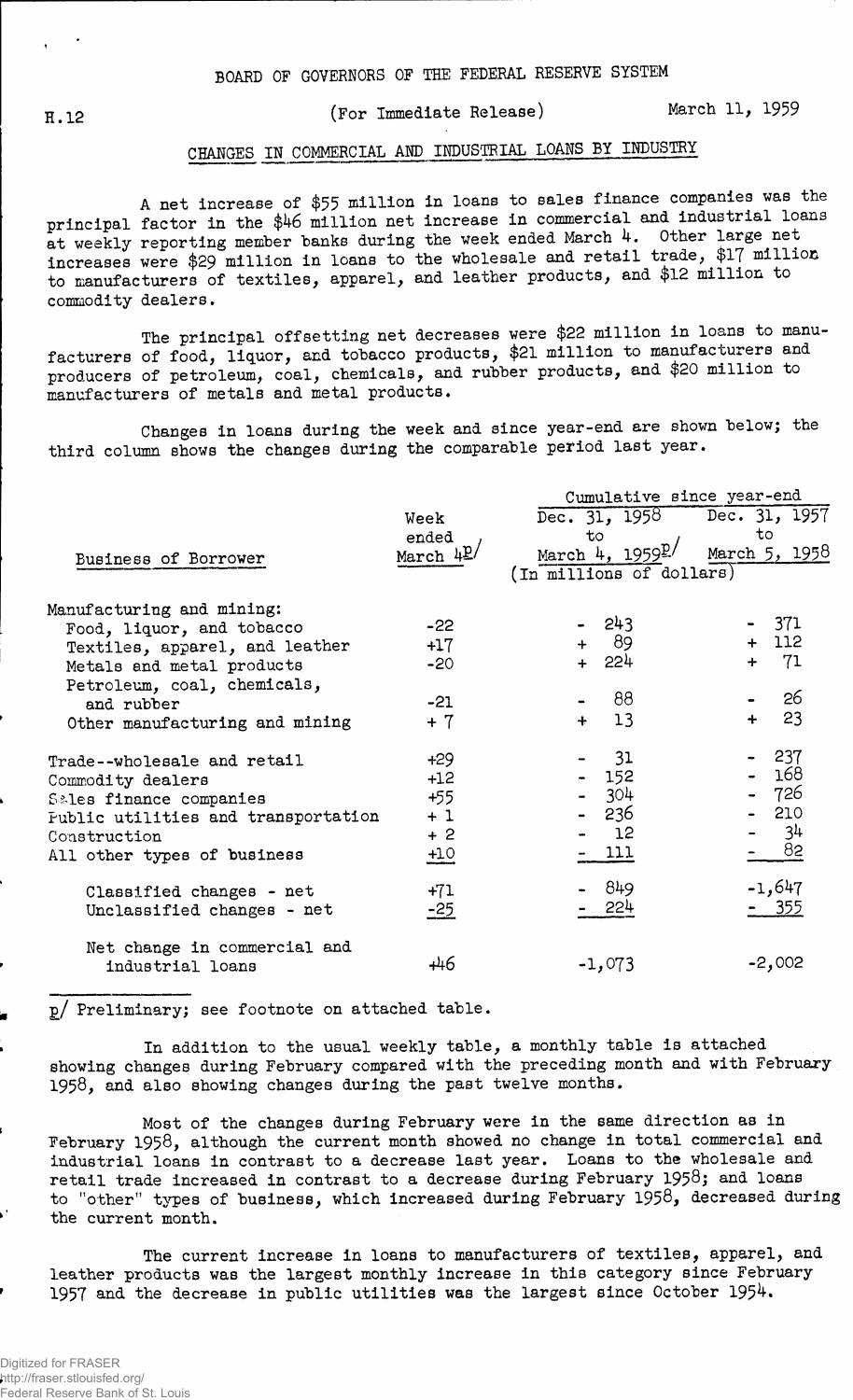$H.12(a)$ 

## CHANGES IN COMMERCIAL AND INDUSTRIAL LOANS OF A SAMPLE OF WEEKLY REPORTING MEMBER EANKS BY INDUSTRY AND FEDERAL RESERVE DISTRICT,

WEEK ENDED WEDNESDAY, MARCH 4, 1959

|                                                                                                                                                           | All Dis-                     |         | New                     | Phila-                                                                                                                                                        | Cleve-             | Rich-         |                              |                              | St.                       |                                               |                  |                                 | San Fran-<br>$\boxed{\text{Minne}-\left\lvert \begin{matrix} \text{Kansas} \\ \text{Callas} \end{matrix} \right\rvert \begin{matrix} \text{UOM} \\ \text{Cisco} \end{matrix} \begin{matrix} \text{VOM} \\ \text{Cisco} \end{matrix}}$ |
|-----------------------------------------------------------------------------------------------------------------------------------------------------------|------------------------------|---------|-------------------------|---------------------------------------------------------------------------------------------------------------------------------------------------------------|--------------------|---------------|------------------------------|------------------------------|---------------------------|-----------------------------------------------|------------------|---------------------------------|---------------------------------------------------------------------------------------------------------------------------------------------------------------------------------------------------------------------------------------|
| Business of Borrower                                                                                                                                      | tricts p/ Boston             |         | York                    | delphia land                                                                                                                                                  |                    | mond          | Atlanta Chicago Louis apolis |                              |                           |                                               |                  |                                 |                                                                                                                                                                                                                                       |
|                                                                                                                                                           | (In millions of dollars)     |         |                         |                                                                                                                                                               |                    |               |                              |                              |                           |                                               |                  |                                 |                                                                                                                                                                                                                                       |
| Manufacturing and mining:<br>Food, liquor, and tobacco<br>Textiles, apparel, and leather                                                                  | $-21.5$<br>$+17.3$           |         | $+2.2 + 9.0$            | $+2.6$ -10.2 - .3 - 1.5 +1.1 - .2 - 5.9                                                                                                                       |                    |               | $+1.4 + .9 - .3 + .7$        | $+2.2$                       | $-3.2$<br>$+ .1$          | $-.1$                                         | $+ .1$           | $-.6 + .1 + .2 - 3.6$<br>$+$ .2 | + .9                                                                                                                                                                                                                                  |
| Metals and metal products (including<br>machinery & transportation equipment)<br>Petroleum, coal, chemicals, and rubber<br>Other manufacturing and mining | $-19.8$<br>$-20.8$<br>$+6.6$ | $+2.3$  | $-24.5$<br>$+1.2 -20.2$ | $\sim$<br>$+1.6$ - .7 - .7 + 1.8 + 1.5 + .9                                                                                                                   | $-5 - .6 + .1$     |               | $.2 - 2.6 + .3 + 1.4 - 1.3$  | $+ .5 + .8$<br>$\sim$ $\sim$ | $+ .6$<br>$-.5$<br>$+ .7$ | $+ .6$<br>$+1.1$<br>$+$ $\cdot$ $\frac{1}{4}$ | $+1.8$<br>$+1.2$ |                                 | $+$ .2 - 1.1                                                                                                                                                                                                                          |
| Trade:<br>Wholesale<br>Retail                                                                                                                             | $\brace{+28.6}$              |         |                         | - $.8 + 2.8 + .5 + .2 + 1.1 + 2.8 + .7 + 1.8 + .1 + .9 + 1.3 + .2 + .3 - + 1.7 + 2.0 + 3.1 + .9 + .3 + .9 + 2.7 + .3 - + 1.7 + 2.0 + 3.1 + .9 + .3 + .9 + .2$ |                    |               |                              |                              |                           |                                               |                  |                                 |                                                                                                                                                                                                                                       |
| Commodity dealers                                                                                                                                         | $+12.2$                      |         | $-2 + 12.9$             | $-1.0 -$                                                                                                                                                      |                    |               | $.2 - .3 - 1.8$              | $+5.4$                       | $-.6$                     | $-3$                                          | $+ .1$           | $-2.6$                          | $+$ .6                                                                                                                                                                                                                                |
| Sales finance companies                                                                                                                                   | $+55.1$                      | $+3.3$  | $+26.7$                 |                                                                                                                                                               | $+10.6 - 6.2 -2.3$ |               | $+ .5$                       | $+7.2$                       | $+6.1$                    | $- .5$                                        | $+1.5$           | $+3.7$                          | $+4.5$                                                                                                                                                                                                                                |
| Public utilities (including transportation)                                                                                                               | $+1.2$                       |         | $-1.1 + 1.4$            |                                                                                                                                                               |                    |               | $-1.2 - 5.4 - .9 - 1.2$      | $- 0.9$                      |                           | $-1$ + 1                                      | $+ .1$           |                                 | $+8.5 + 2.2$                                                                                                                                                                                                                          |
| Construction                                                                                                                                              | $+ 2.1$                      |         | $4 \t .8 + .2$          |                                                                                                                                                               | $+ 3 - 1.9 +2.5$   |               |                              | $+ .8 + 1.1$                 | $\ddotsc 3$               | $+ .2$                                        | $-.2$            | $+ 2.1$                         | $-3.5$                                                                                                                                                                                                                                |
| All other types of business                                                                                                                               | $+9.6$                       |         | $-16.4$ $+21.3$         |                                                                                                                                                               |                    |               | $+1.9 - 3.4 + .7 + 4.8$      | $+1.1$                       | $+1.6$                    | $+ .3$                                        | $-1.5$           |                                 | $-1.9$                                                                                                                                                                                                                                |
| Net change in classified loans $1/$                                                                                                                       | $+70.6$                      | $-3.4$  | $+21.4$                 |                                                                                                                                                               | $+11.1 -18.9 +5.2$ |               | $+11.2$                      | $+13.5$                      | $+6.8$                    | +1.6                                          | +6.0             | $+13.3$                         | $+2.8$                                                                                                                                                                                                                                |
| Unclassified changes - net                                                                                                                                | $-24.6$                      | $-20.6$ | $-10.4$                 |                                                                                                                                                               | $-.1 - 1.1 -5.2$   |               | $+ .8$                       | $-2.5$                       | $-1.8$                    | $+3.4$                                        |                  | $+1.0 + 1.7$                    | $+10.2$                                                                                                                                                                                                                               |
| Net change in commercial and<br>industrial loans                                                                                                          | $+46.0$                      |         | $-24.0$ $+11.0$         | $+11.0$                                                                                                                                                       | $-20.0$            | $\sim$ $\sim$ | $+12.0$                      | $+11.0$                      | $+5.0$                    | +5.0                                          | $+7.0$           | +15.0                           | $+13.0$                                                                                                                                                                                                                               |

p/ Preliminary; final totals will appear in the F. R. Bulletin and San Francisco District final figures appear in a release of the Reserve Bank.<br>1/ About 210 weekly reporting member banks are reporting changes in their lar total commercial and industrial loans of all weekly reporting member banks and about 75 per cent of those of all commercial banks.

Digitized for FRASER http://fraser.stlouisfed.org/ Federal Reserve Bank of St. Louis

**Solution and Solution and Solution**